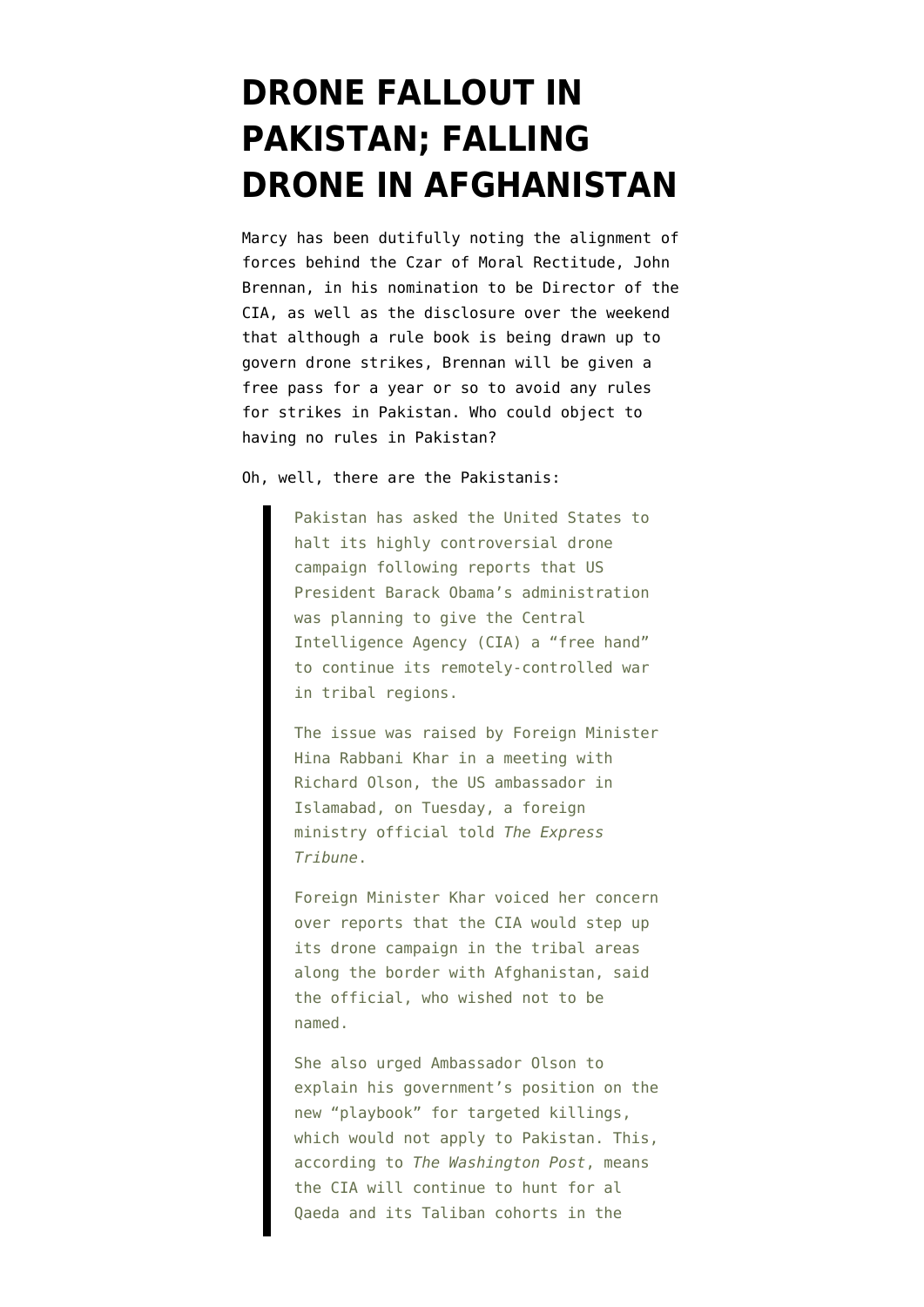tribal regions for a year or so before the new rules become applicable to it.

But the fallout from the drone campaign in Pakistan is not limited to the political arena only. Drone strikes are claimed to be targeted, but targeting relies heavily on intelligence. It appears that those targeted have [found and](http://dawn.com/2013/01/23/body-of-afghan-spy-dumped-in-south-waziristan-officials/) [executed a man believed to be a spy assisting in](http://dawn.com/2013/01/23/body-of-afghan-spy-dumped-in-south-waziristan-officials/) [drone targeting:](http://dawn.com/2013/01/23/body-of-afghan-spy-dumped-in-south-waziristan-officials/)

> Militants on Wednesday dumped the mutilated body of a purported Afghan spy accused of collaborating on US drone strikes that killed prominent warlord Mullah Nazir in South Waziristan this month, officials said.

The body of the man identified as Asmatullah Kharoti was found in Wana, the main town of the South Waziristan tribal district, which borders Afghanistan.

Local officials said he had been shot dead and there were wounds on his neck.

Two notes on the body ordered the remains to be left on the roadside until 10:00 am "so that everyone could see the fate of spies", and the second accusing him of being a spy and being responsible for US drone attacks.

## Kharoti was accused of "tagging" militants with an electronic marker:

Two militants from Nazir's group who spoke to AFP accused Kharoti of giving Nazir a digital Quran, fitted with chips to track his movements, during a meeting at an undisclosed location in Afghanistan.

"He presented Nazir and others digital Qurans as a gift which were fitted with chips which help US drones strike their targets," one of the militants said.